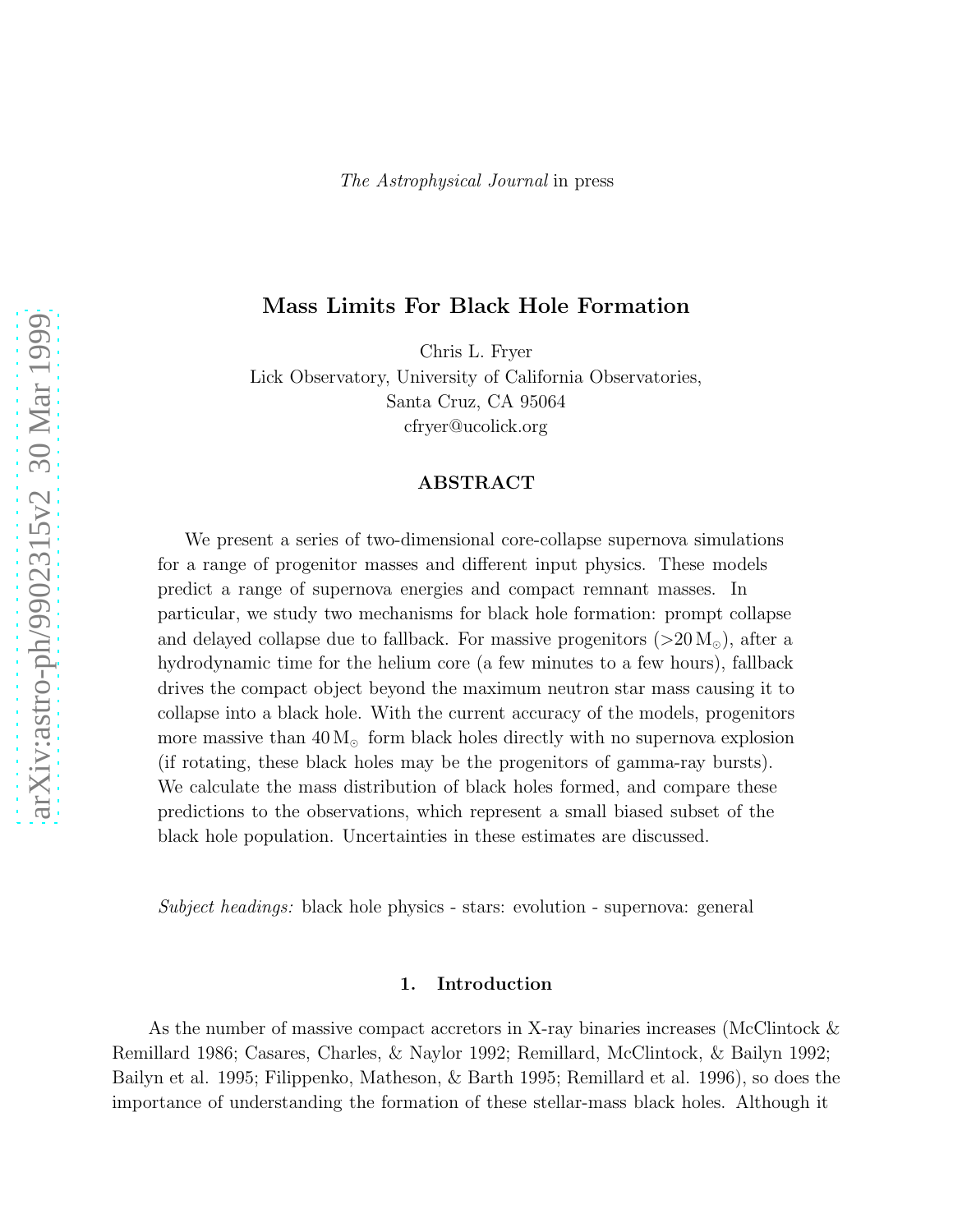<span id="page-1-0"></span>has long been known that stellar-mass black holes could form from the collapse of massive stars (Oppenheimer & Snyder 1939), theorists have yet to explain any details of black hole formation: e.g. the number or mass distribution of the black holes formed.

This lack of progress in understanding black hole formation is a result of the difficulty in modeling the core collapse of massive stars. Pursuit of the relevant physics of core-collapse supernovae has occupied theorists for three decades (see Bethe 1990). The evidence suggesting that black holes form from stars with masses above  $25 M_{\odot}$  continues to grow and includes: nucleosynthetic constraints (Maeder 1992; Kobulnicky & Skillman 1997) and the formation of black hole X-ray binaries (Portegies Zwart, Verbunt, & Ergma 1992; Ergma & van den Heuvel 1998). Not until the last decade, with the acceptance (and the successful 2D simulations) of the delayed neutrino-driven supernova mechanism (Wilson & Mayle 1988; Herant et al. 1994; Burrows, Hayes, & Fryxell 1995; Janka & Müller 1996; Fryer 1998), has it become possible for simulations of core collapse to make predictions on black hole formation. Unlike the constraints from nucleosynthesis and from X-ray binary formation, core-collapse simulations provide direct evidence for black hole formation. Black holes can form in core collapse either by direct collapse of a massive star or through fallback after a supernova explosion. In this paper, we outline the conditions required to produce black holes and apply these conditions to the results of core-collapse simulations. From these simulations we can determine the number and mass distribution of black holes.

#### 2. Black Hole Formation

To understand black hole formation, one must first understand the mechanism behind core-collapse supernovae. The current paradigm is based upon an explosion driven by neutrino-energy deposition. A shock is produced as the inner core of a massive star collapses and bounces. The shock stalls due to dissociation and neutrino losses but leaves behind an unstable entropy gradient. This entropy gradient initiates a convective layer at the edge of the stalled shock which grows down to the proto-neutron star surface. Neutrino heating drives the convection further as cool material flows down to the proto-neutron star, heats via neutrino absorption and rises and expands before it can lose its energy through neutrino emission. The outer edge of the convection layer is bounded by an accretion shock as the star continues to collapse on itself. The ram pressure of the shock is given by:

$$
P_{\text{shock}} = \frac{1}{2} \rho_{\text{S}} v_{\text{ff}}^2 = \frac{\sqrt{2GM_{\text{encl}}} \dot{M}_{\text{S}}}{8\pi R_{\text{S}}^{2.5}} \tag{1}
$$

where G is the gravitational constant,  $v_{\rm ff} = \sqrt{2GM_{\rm encl}/R_{\rm S}}$ ,  $\rho_{\rm S}$ ,  $\dot{M}_{\rm S}$ , and  $M_{\rm encl}$  are, respectively, the free-fall velocity, density, mass infall rate and enclosed mass just above the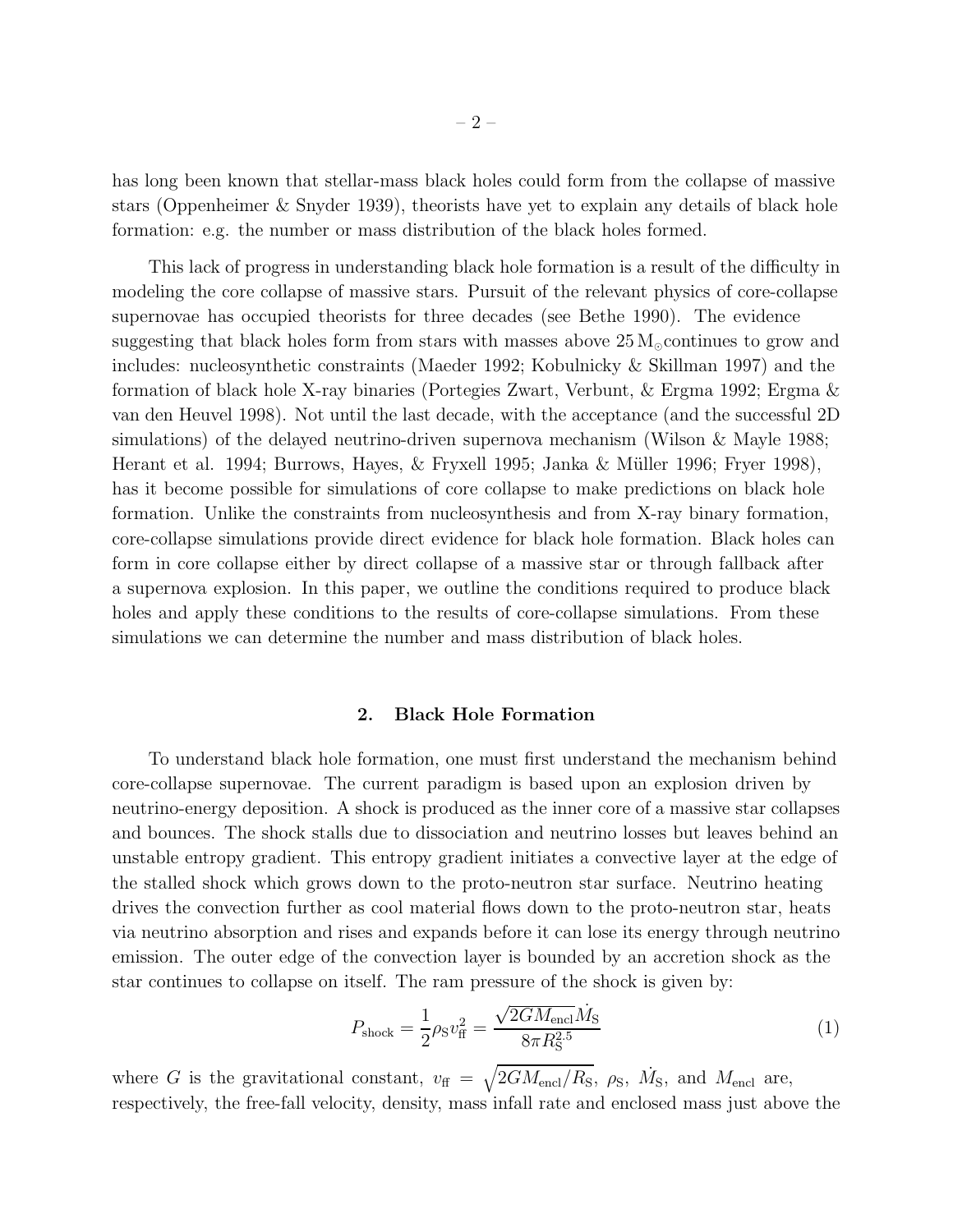shock radius  $(R<sub>S</sub>)$ . The pressure in the convective layer must overcome this ram pressure to drive a successful explosion.

Once the convective layer begins to push the shock radius outward, the pressure from the shock  $(P_{\text{shock}})$  decreases, and an explosion is virtually inevitable (Bethe 1997). However, if the shock pressure overcomes the pressure in the convective layer, its radius decreases, and it becomes even more difficult for the convective layer to overcome the ram pressure. In these cases, the star collapses directly into a black hole<sup>1</sup>. Unfortunately for supernova theorists, the most recent simulations find that massive cores straddle the fine line between explosion and collapse (Wilson & Mayle 1988; Miller, Wilson, & Mayle 1993; Herant et al. 1994; Burrows, Hayes, & Fryxell 1995; Janka & Müller 1996; Mezzacappa et al. 1998; Messer et al. 1998; Fryer 1998). Because core-collapses straddle this line, their ultimate outcome depends sensitively upon the implementation of the physics (e.g. equation of state, neutrino transport, general relativity) as well as upon the progenitor (e.g. progenitor mass or rotation). Burrows & Goshy (1993) stressed the importance of the mass infall rate for the success or failure of a supernova explosion. This is directly related to the progenitor mass, because, at any given time after collapse, the infall rate increases with increasing progenitor mass (Fig. 1). As the mass infall rate increases, the shock pressure increases (Eq. [1\)](#page-1-0), and the convective layer must have more energy to explode. The large difference between 15 and  $25 M_{\odot}$  progenitors is due to differences in the iron core mass of these models (Weaver & Woosley 1993, 1996; Timmes, Woosley, & Weaver 1996). Above some progenitor star mass, all stars will directly collapse to black holes, forming black holes of mass equal to their progenitor.

But even those stars which explode may form black holes. As the supernova shock travels outward, it decelerates (Sedov 1959):

$$
v_{shock} \propto t^{\frac{\omega - 3}{5 - \omega}},\tag{2}
$$

where  $\omega$  is given by the density structure of the medium through which the shock travels  $(\rho \propto r^{-\omega})$ . Some of the expanding material may decelerate below the escape velocity and fall back onto the neutron star (Herant & Woosley 1994, Woosley & Weaver 1995). If this material pushes the neutron star above the maximum neutron star mass limit, a black hole is formed. In this manner, the core-collapse of a massive star can produce both a supernova and a black hole. The mass of these black holes depends upon the amount of fallback which ultimately produces a range of black hole masses.

<sup>&</sup>lt;sup>1</sup>This does not preclude such a collapse from being observed. If the star is rotating rapidly enough, it will form an accretion disk which can power a gamma-ray burst (Woosley 1993; MacFadyen & Woosley 1999).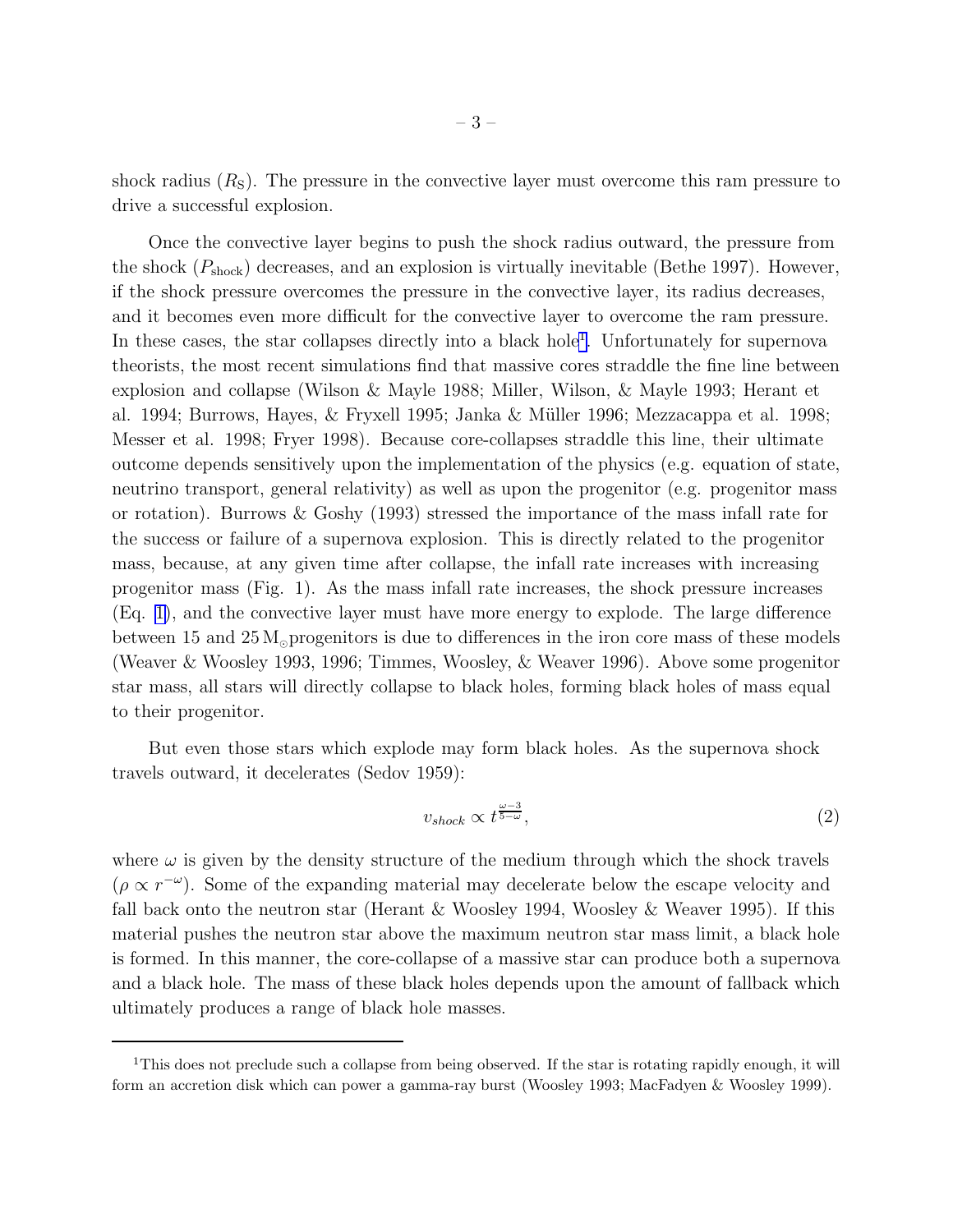Thus, for core collapse models, we can define three regimes of compact object formation: a) low mass, core-collapse stars drive strong explosions with little fallback and produce neutron stars, b) moderate mass stars produce explosions, but the fallback is sufficient to form black holes, and c) high mass stars are unable to launch shocks and collapse directly to black holes. The question for core-collapse theorists, then, is to determine the limits for these regimes.

### 3. Core-Collapse Simulations

For our simulations, we use a code originally described in Herant et al. (1994). This code models the core collapse continuously from collapse through bounce and ultimately to explosion. The neutrino transport is mediated by a crude, single energy flux-limiter. Beyond a critical radius,  $\tau < 0.3$ , a simple "light-bulb" approximation for the neutrinos is invoked which assumes that any material beyond that radius is bathed by an isotropic flux equal to the neutrino flux escaping that radius. For our simulations, we have raised this radius to  $\tau < 0.1$  (which modified the kinetic energies by 10%), and we also removed the neutrino/electron scattering opacity<sup>2</sup>. The angular resolution has been improved to roughly 1◦ . To this code, we have added spherically symmetric general relativity and a more sophisticated flux limiter (Fryer et al. 1999). The advantage of this code is that it models the supernova explosion from collapse through bounce without the need to set up a new grid. In addition, all but the inner  $0.001 - 0.004 M_{\odot}$  is modeled in 2-dimensions, avoiding any problems that might arise from constructing an inner boundary. The drawback of this code is its single-energy flux-limited neutrino transport. Because massive cores straddle the line between a supernova explosion and a direct collapse into black hole, the details of all the input physics (e.g. equation of state, general relativity) are important, including the algorithm for neutrino transport (Janka & M¨uller 1996, Mezzacappa et al. 1998, Messer et al. 1998). We will come back to the uncertainties in the physics in the next section.

First, however, let's review the results of our simulations. Table 1 summarizes the entire set of simulations, using 3 progenitor masses  $(15 M<sub>o</sub>, 25 M<sub>o</sub>, 40 M<sub>o</sub>)$  both with and without the effects of general relativity. The "standard" models<sup>3</sup> are given in bold-face. In addition, because Mezzacappa et al. (1998) found that their more detailed neutrino transport lead to lower neutrino energies and luminosities (by roughly 10%), we have run

<sup>2</sup>This can have large effects. See Swesty (1998)

<sup>&</sup>lt;sup>3</sup>These models are the most physical of our models. We do not artificially alter the neutrino flux and include the effects of general relativity.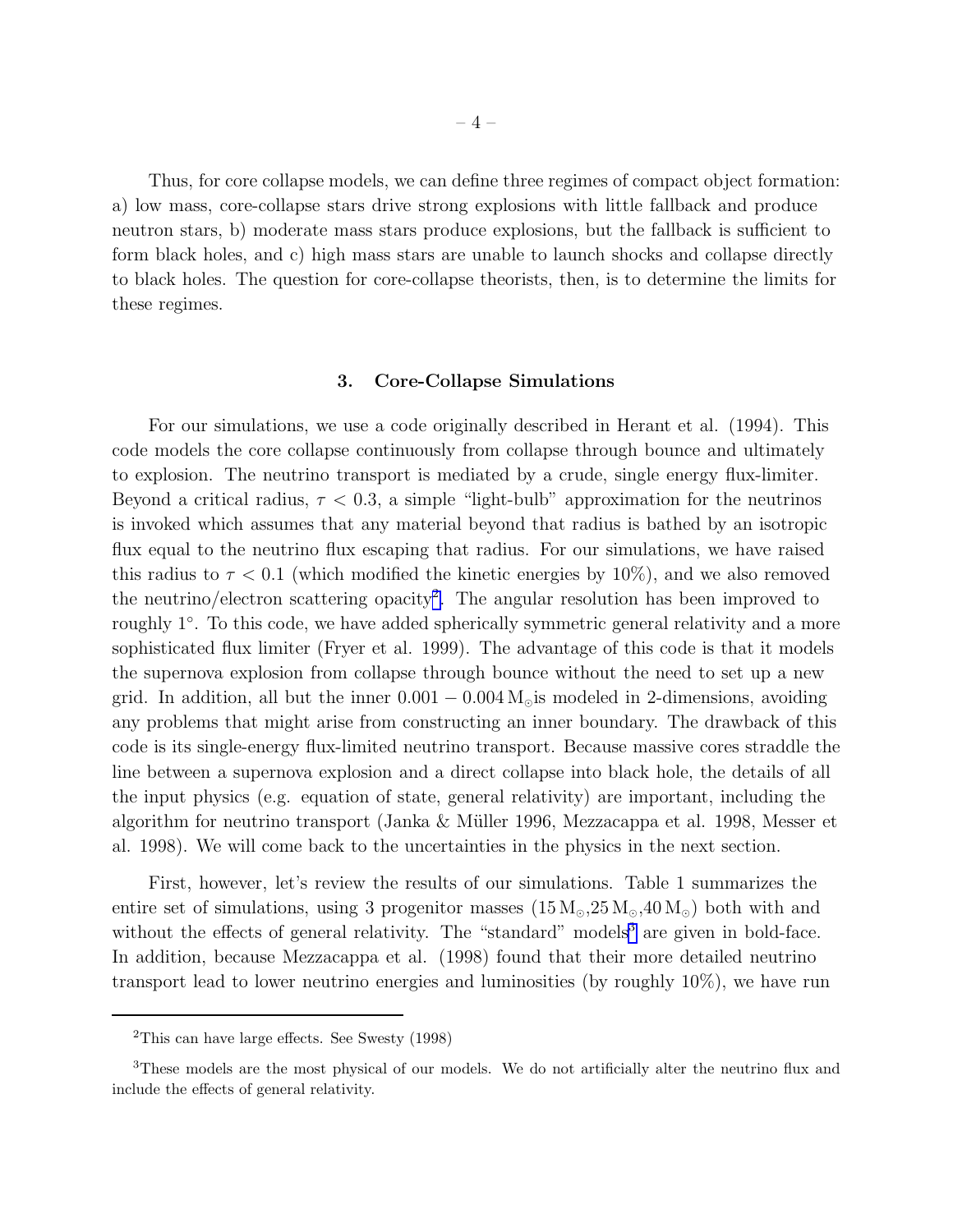a set of models where the neutrino energies are artificially lowered by 20%. This lowers the luminosity by 20%. Since the neutrino opacity is proportional to the square of the neutrino energy, it lowers the amount of neutrino heating by an additional 40%. This lowered neutrino run leads to energies and luminosities which are lower than those of Mezzacappa et al. (1998) and, combined with our "standard" runs, brackets their results. If the differences in the models are simply caused by differences the neutrino energy, by lowering the neutrino energies by  $20\%$ , our 15 M<sub>☉</sub>model should have fizzled along with the  $15 \text{ M}_{\odot}$  models of Mezzacappa et al. (1998). In figure 2, note that our mean neutrino energies and luminosities are indeed lower than those of Mezzacappa et al. (1998), yet from Table 1, we see that we still get an explosion. Clearly, the differences in the mean neutrino energies can not explain all the differences in the simulation. However, our low neutrino run allows us to estimate the sensitivity of the core-collapse simulations to the neutrino transport.

The trends in the compact remnant masses and explosion energies can be understood by comparing the shock pressure to the pressure in the convective region. By lowering the neutrino energies, there is less heating and the convective layer has less pressure. It therefore takes longer for the convective layer to overcome the ram pressure. The collapsed core accumulates more mass, and generates less energetic explosions. Although the increased effective mass using general relativisitic gravity leads to a faster (by 10 ms) bounce, the lower heating rate (due to both the time dilation and the redshift of the neutrinos) leads to weaker convection, and a later explosion.

The differences in the ram pressure for different progenitors also explains the varying results for the massive progenitors. For the  $15 M_{\odot}$ , the mass infall rate (Fig. 1), and hence ram pressure, is 5 times lower just 100 ms past bounce. It is not surprising, then, that the 15 M⊙model explodes much faster than its more massive counterparts. Figure 3 shows the evolution of the  $15 M_{\odot}$  and  $25 M_{\odot}$  models with time (in the standard models). The convective layer in the  $15 M_{\odot}$  model quickly overcomes the ram pressure and launches an explosion 140 ms past bounce. The  $25 M_{\odot}$  model takes nearly 100 ms longer to explode. Since the infall rate of the  $25 M_{\odot}$  and  $40 M_{\odot}$  progenitors do not differ significantly until 300 ms past bounce, it is not surprising that these simulations give similar answers. However, the 40 M⊙model teeters on the edge of direct collapse (lowering the neutrino energy produces no explosion, and at the end of the simulation, the accretion shock radius is decreasing). For our simulations, the  $40 M_{\odot}$  progenitor roughly marks the dividing line between supernova explosion and direct collapse.

But what about the lower progenitor mass-limit for black hole formation due to fallback? The explosion energy in Table 1 does not include the binding energy of the ejected material, and this binding energy must be overcome to drive an explosion. We can roughly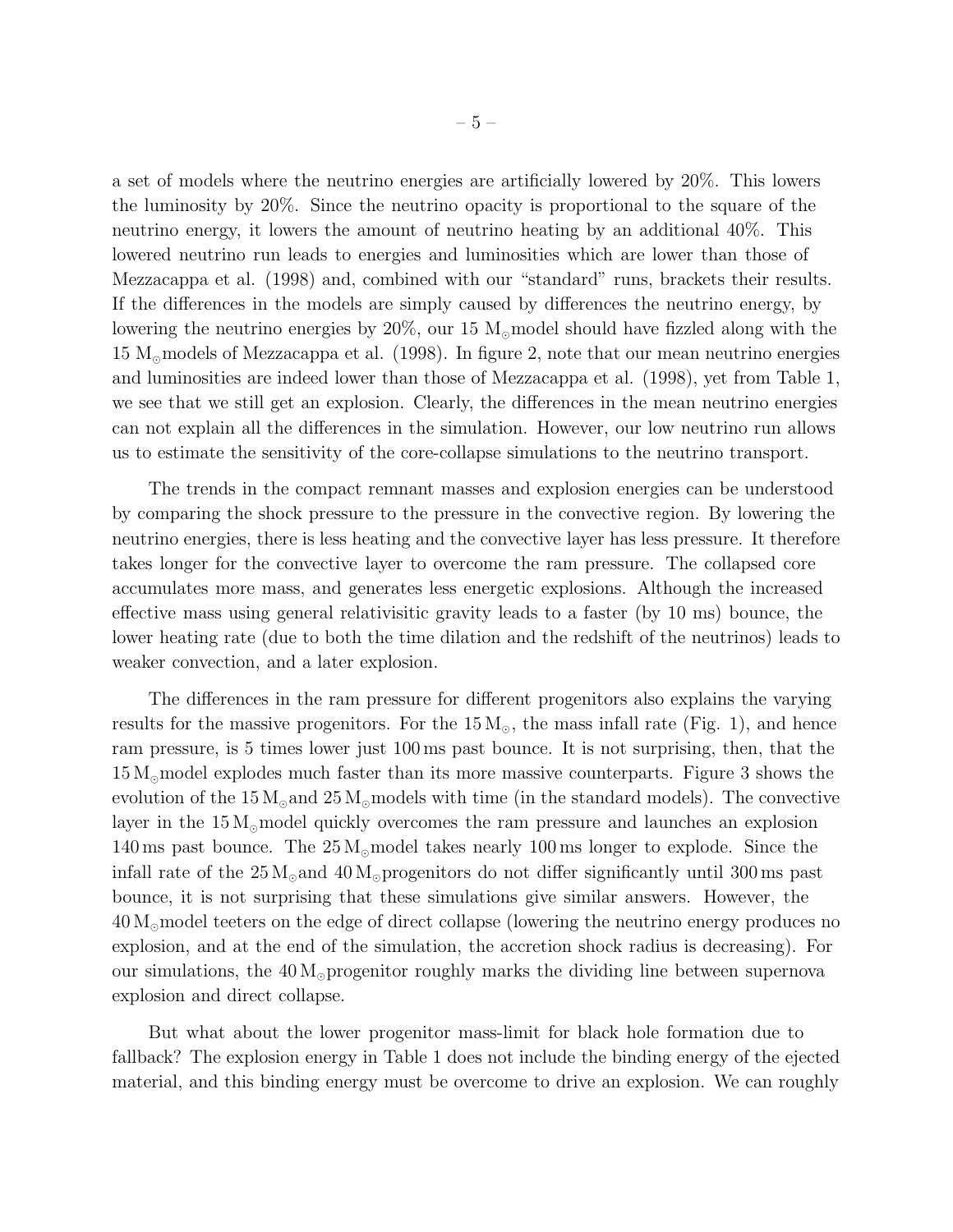estimate the fallback by assuming that only the outer layers with total binding energy less than the explosion energy are actually ejected (Table 1). From the models of Woosley  $\&$ Weaver (1995), we can calculate the energy required to eject all but the inner  $3 M_{\odot}$ core (Fig. 4). If the explosion energy is less than this amount, the compact remnant will accrete beyond  $3 M_{\odot}$  and will collapse to a black hole. Note that our explosion energies decrease with increasing progenitor mass, whereas the binding energy of the star increases with increasing mass. These two effects limit the "neutron star-fallback black hole" transition mass to a narrow range  $(18-25 M<sub>o</sub>)$ .

However, one must be careful about the definitions of these energies. The explosion energy given here is computed by calculating the difference (before and after the explosion) between the sum of kinetic  $+$  internal - potential energies of the material beyond the core mass. As a lower limit, this energy must overcome the binding energy of the star to avoid the formation of a black hole. In fact, it must be greater to actually produce an energetic supernova. In practice, some of the energy from our simulations goes into the kinetic energy of the explosion (KE<sub>∞</sub> of Woosley & Weaver 1995), and the amount of fallback predicted in Table 1 is a lower limit. Note that, especially in observational papers, the term "explosion" energy is used to mean  $KE_{\infty}$ . To extract  $KE_{\infty}$  from the explosion energies given in Table 1, one must subtract the binding energy of the material which is ejected.

For example, the mass of the progenitor of supernova 1987A is thought to be  $\sim 20 M_{\odot}$ , and yet its energy at infinity was roughly  $10^{51}$  ergs (Woosley 1988) which corresponds to over  $2 \times 10^{51}$  ergs of core-collapse explosion energy (Table 1). Recently, a number of supernovae with low Nickel ejecta have been discovered: SN 1997D (Turatto et al. 1997) and SN 1994D (Sollerman, Cumming & Lundqvist 1998). Turatto et al. (1997) were able to match the spectra and light curves of 1997D with a  $26 M_{\odot}$  progenitor and a low  $KE_{\infty} = 0.4 \times 10^{51}$  ergs explosion. However, to eject all but the inner ~ 2.1 M<sub>☉</sub> with an energy at infinity of  $0.4 \times 10^{51}$  ergs requires roughly  $1.4 \times 10^{51}$  ergs explosion energy, twice the value for our  $25 M_{\odot}$  model (Table 1). Clearly, the details of the core-collapse model must be understood better.

#### 4. Implications and Uncertainties

Core-collapse simulations can now place rough limits on black hole formation: stars more massive than  $\sim 25 \,\mathrm{M}_{\odot}$  will eventually collapse to form a black hole, and those more massive than  $40 M_{\odot}$  will not produce a supernova explosion. Assuming a Scalo (1986) initial mass function ( $\alpha_{\text{IMF}} = 2.7$ ), the ratio of black holes to neutron stars in the Galaxy is 16% (9.3% from fallback, 7.5% from direct collapse). This number does not include those black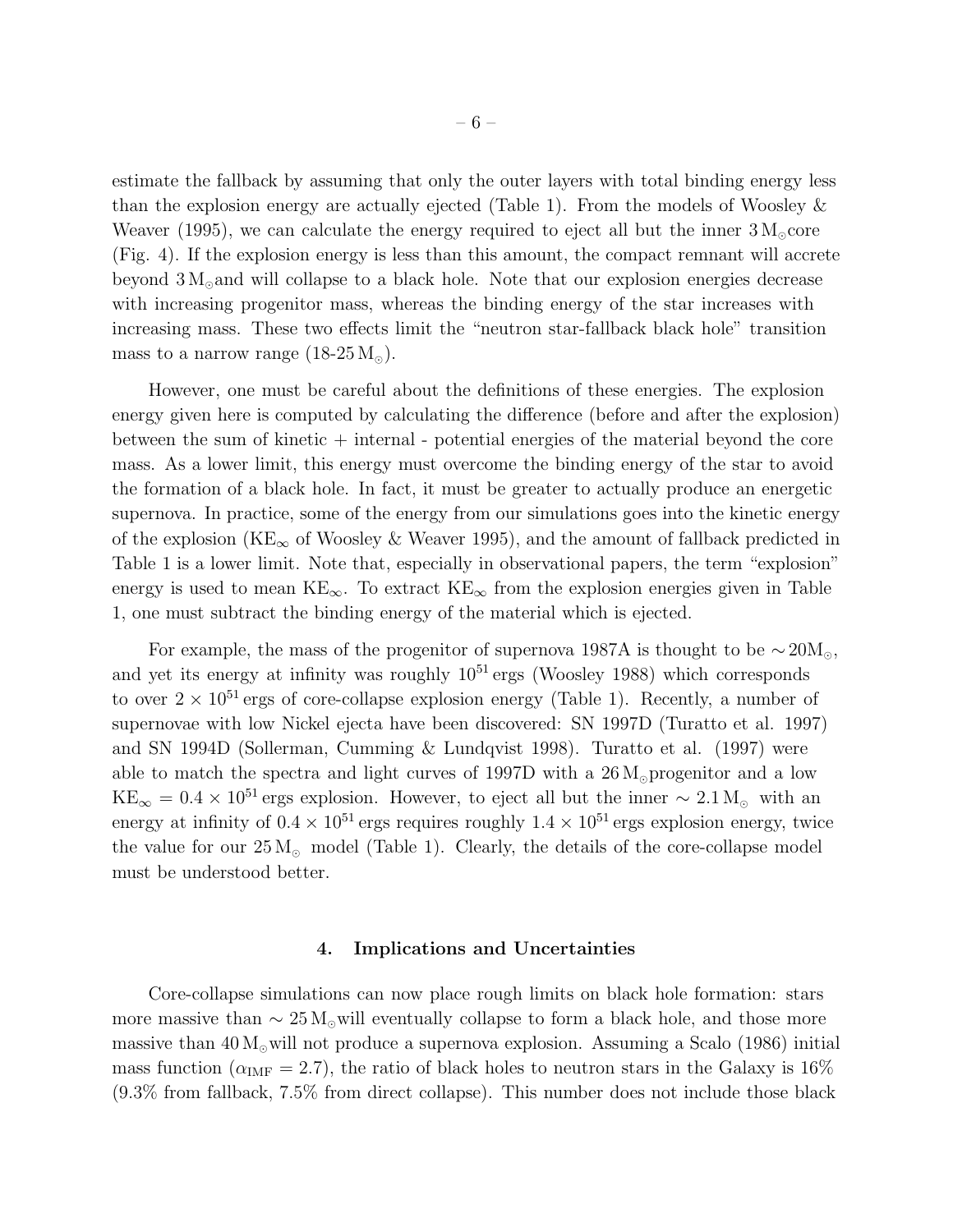holes formed from hypercritical accretion onto neutron stars in binaries (Bethe & Brown 1998; Fryer & Woosley 1998; Fryer, Woosley, & Hartmann 1999) which may double this number.

From Table 1, we see that the black hole mass should range from  $3\textrm{-}15\,\mathrm{M}_{\odot}$  for progenitors less massive than  $40 M_{\odot}$ . Beyond  $40 M_{\odot}$ , the final black hole mass could be as large as its progenitor. But the progenitor mass depends sensitively on the implementation of winds and binary effects. Bailyn et al. (1998) have suggested that the masses of black holes cluster around  $\sim 7 \,\text{M}_\odot$ . The black holes that have been measured are all in X-ray binaries. It is likely that the progenitors of these black holes lost most of their hydrogen envelope in a common envelope evolution. The loss of this hydrogen envelope will not significantly change the core, nor the results of the core-collapse simulations dramatically, but it will change the amount of material which can fall back onto the core.  $26 M_{\odot}$  and  $45 M_{\odot}$  stars have helium cores of mass  $10 M_{\odot}$ ,  $20 M_{\odot}$  respectively. Given that some of the helium core mass will be lost to winds, and further mass will be ejected in the supernova explosion, these black holes should, on the average, be less massive than their single-star counterparts, but in any case, these black holes should have a range of masses:  $3-15 M_{\odot}$ . With the current data, this range fits the data as well as the Bailyn et al. (1998) single mass value. If the data improves and exhibits no range whatsoever, an important piece of the black hole puzzle is still missing. A range of black hole masses will support our outline of black hole formation.

However, the sensitivity of the core-collapse simulations to the implementation of the physics, both in the core collapse and the progenitor models, strongly argues for caution in any of these claims. Simply by lowering the mean neutrino energy by 20% decreases the resultant explosion energy by over a factor of 2. This lowers the fallback black hole mass limit to roughly  $15 M_{\odot}$ , increasing the fraction of black holes from  $16\%$  to  $52\%$ ! Both the approximations used to calculate the neutrino transport in multi-dimensions (e.g. a single-energy flux-limited diffusing scheme in our case) and the errors in neutrino cross-sections and emissivities can lead to these 20% errors. The uncertainties in the core-collapse models are not limited to neutrinos. The distance the initial bounce travels before stalling (and hence the strength of the shock ram pressure) depends upon the equation of state. Unfortunately, the behavior of gas at nuclear densities depends on uncertain particle physics. Comparisons of 1-dimensional simulations with no convection (which do not explode) with 2-dimensional simulations (which do explode) show that convection can help an explosion, but the quantitative effect of convection can not be determined until full 3-dimensional simulations are simulated.

In addition, the structure of the progenitor effects the outcome of the collapse, and much of the physics in the progenitor model remains uncertain: opacities, implementation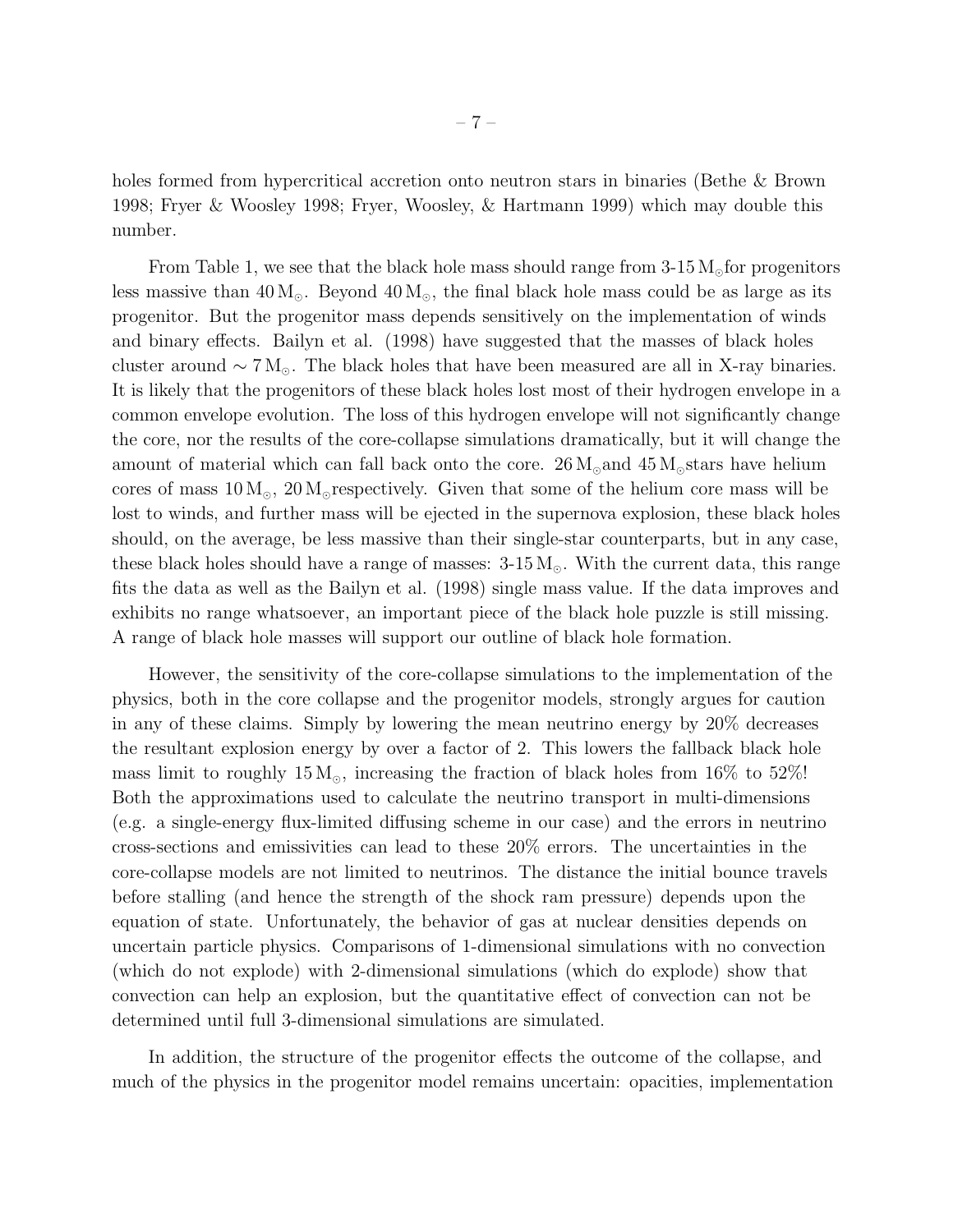of convection, and mass loss from winds. Rotation will also effect the supernova models. Mönchmeyer (1991) has argued that rotation weakens the bounce and, hence, the explosion, but Yamada & Sato (1994) have found that the asymmetric neutrino emission found by Janka & Mönchmeyer  $(1989)$  can drive stronger convection, allowing more neutrino energy to convert to kinetic energy, ultimately driving a stronger explosion. However, the good agreement of the general picture of black hole formation does imply (but does not prove) that the solution has indeed moved to a study of the details. As the uncertainties of the physics are better understood, the reliability of the core-collapse predictions of black hole formation will increase.

This research has been supported by NASA (NAG5-2843, MIT SC A292701, and NAG5-8128), the NSF (AST-97-31569), and the US DOE ASCI Program (W-7405-ENG-48). It is a pleasure to thank Stan Woosley for encouragement, advice, and access to his models. Conversations with Thomas Janka, Adam Burrows, and especially Tony Mezzacappa contributed to this work. I'd also like to thank Alex Heger and Aimee Hungerford for their helpful comments.

#### REFERENCES

- Bailyn, C. D., Orosz, J. A., McClintock, J. E., & Remillard, R. A. 1995, Nature, 378, 157
- Bailyn, C. D., Jain, R. K., Coppi, P., & Orosz, J. A. 1998, ApJ, 499, 367
- Bethe, H. A. 1990, Rev. Mod. Phys., 62, 801
- Bethe, H. A. 1997, ApJ, 490, 765
- Bethe, H. A., & Brown, G. 1998, ApJ, 506, 780
- Burrows, A., & Goshy, J. 1993, ApJ, 416, L75
- Burrows, A., Hayes, J., & Fryxell, B. A. 1995, ApJ, 450, 830
- Casares, J., Charles, P. A., & Naylor, T. 1992, Nature, 355, 614
- Ergma, E., & van den Heuvel, E. P. J. 1998, A&A, 331, L29
- Filippenko, A. V., Matheson, T., & Barth, A. J. 1995, ApJ, 455, L139
- Fryer, C. L. 1998, in Stellar Evolution, Stellar Explosions, and Galactic Chemical Evolution, 1998, ed. A. Mezzacappa (Institute of Physics Publishing, Bristol and Philadelphia)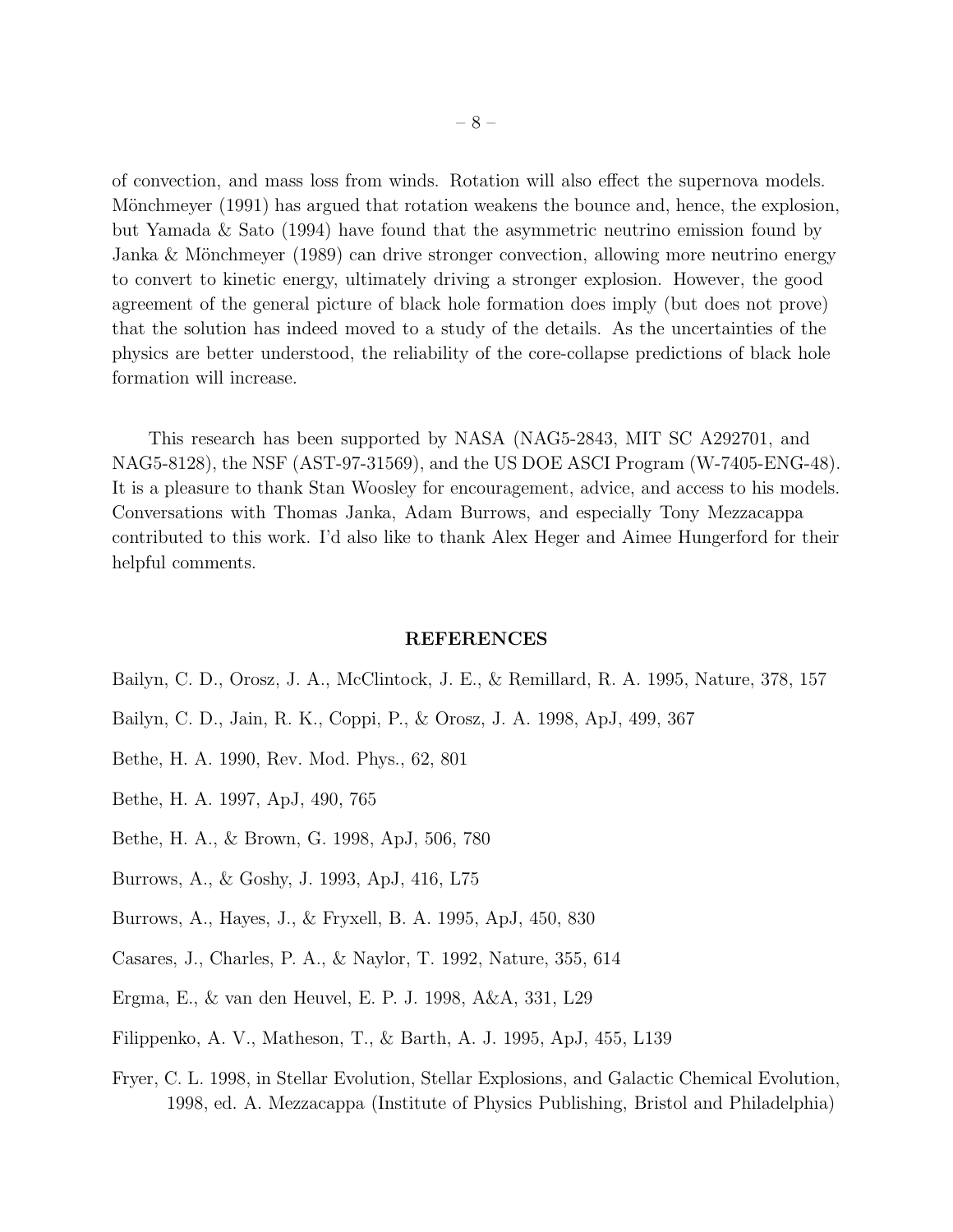- Fryer, C. L., & Woosley, S. E. 1998, ApJ, 502, L9
- Fryer, C. L., Herant, M., Benz, W., Colgate, S. A., 1999, Accepted by ApJ
- Fryer, C. L., Woosley, S. E., & Hartmann, D. 1999, submitted to ApJ
- Herant, M., Benz, W., Hix, W. R., Fryer, C. L., & Colgate, S. A. 1994, ApJ, 435, 339
- Herant, M., Woosley, S. E. 1994, ApJ, 425, 814
- Janka, H.-T. & M¨onchmeyer, R., 1989, A&A, 209, L5
- Janka, H.-T., & Müller, E. 1996, A&A, 306, 167
- Kobulnicky, H. A., & Skillman, E. D. 1997, ApJ, 489, 636
- MacFadyen, A., & Woosley, S. E. 1999, accepted by ApJ
- Maeder, A. 1992, A&A, 264, 105
- McClintock, J. E., & Remillard, R. A. 1986, ApJ, 308, 110
- Messer, O. E. B., Mezzacappa, A., Bruenn, S. W., & Guidry, M. W. 1998, ApJ, 507, 353
- Mezzacappa, A., Calder, A. C., Bruenn, S. W., Blondin, J. M., Guidry, M. W., Strayer, M. R., & Umar, A. S. 1998, ApJ, 495, 911
- Miller, D. S., Wilson, J. R., & Mayle, R. W. 1993, ApJ, 415, 278
- Mönchmeyer, R. 1991, Supernova, ed. S. E. Woosley, Springer-Verlag (New York), 358
- Oppenheimer, J. R., & Snyder, H. 1939, Phys. Rev., 56, 455
- Portegies-Zwart, S. F., Verbunt, F., & Ergma, E. 1997, A&A, 321, 207
- Remillard, R. A., McClintock, J. E., & Bailyn, C. D. 1992, ApJ, 399, L145
- Remillard, R. A., Orosz, J. A., McClintock, J. E., & Bailyn, C. D. 1996, ApJ, 459, 226
- Scalo, J. M. 1986, Fund. of Cosmic Phys., 11, 1
- Sedov, L.I., 1959, Similarity and Dimensional Methods in Mechanics (New York: Academic Press)
- Sollerman, J., Cumming, R. J., & Lundqvist, P. 1998, ApJ, 493, 933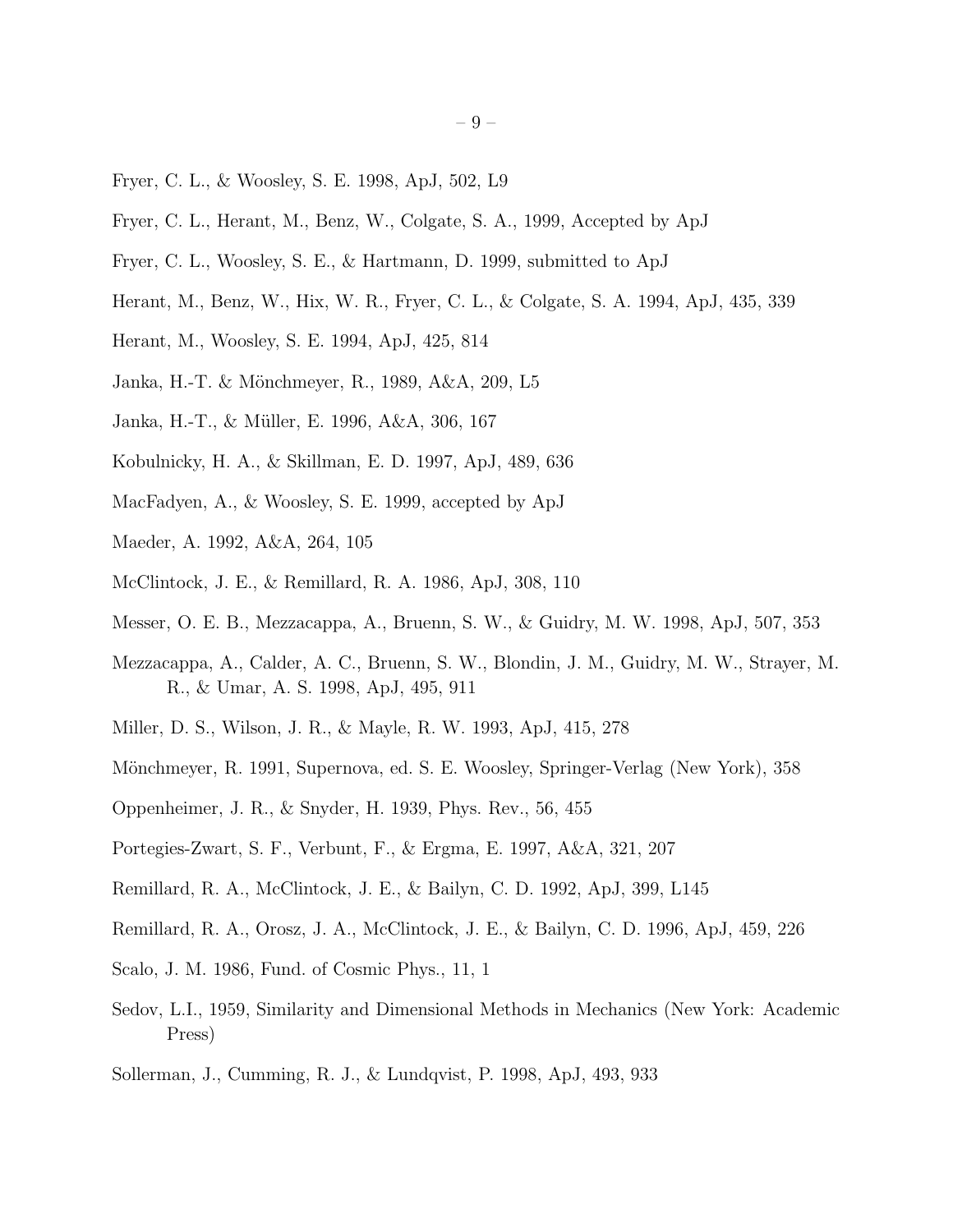- Swesty, D. 1998, in Stellar Evolution, Stellar Explosions, and Galactic Chemical Evolution, 1998, ed. A. Mezzacappa (Institute of Physics Publishing, Bristol and Philadelphia)
- Timmes, F. X., Woosley, S. E., & Weaver, T. A. 1996, ApJ, 457, 834
- Turatto, M. et al. 1998, ApJ, 498, L129
- Wilson, J. R., & Mayle, R. W. 1988, Phys. Rep., 163, 63
- Weaver, T. A., & Woosley, S. E., 1993, Phys. Rep., 227, 65
- Woosley, S. E. 1988, ApJ, 330, 218
- Woosley, S. E. 1993, ApJ, 405, 273
- Woosley, S. E., & Weaver, T. A. 1995, ApJS, 101, 181
- Yamada, S., & Sato, K., 1995, ApJ, 434, 268

This preprint was prepared with the AAS IATEX macros v4.0.  $\,$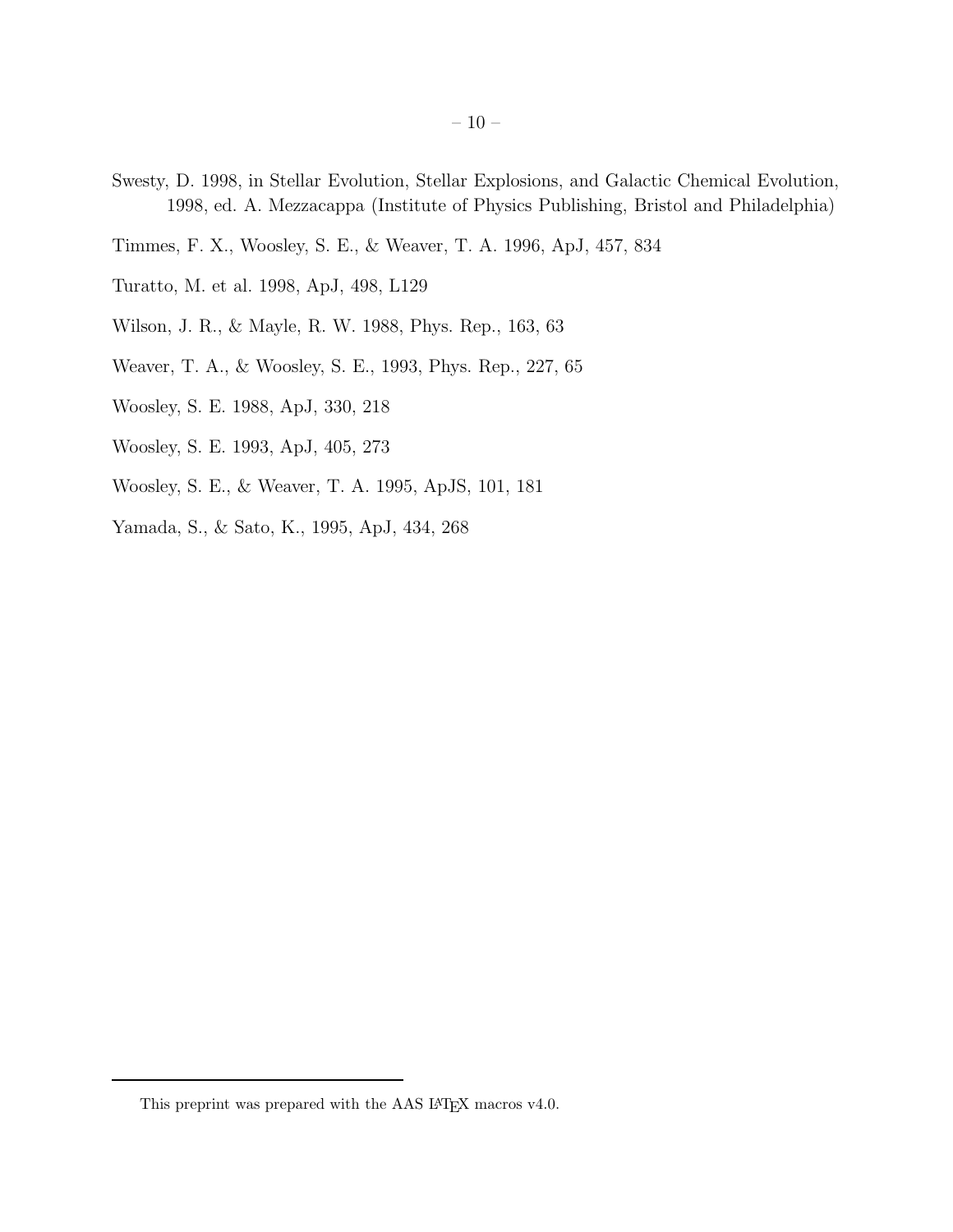| Model                                                                                      | $\rm{M_{Core}}^a$ | b<br>$M_{\rm Remnant}$ | Energy <sup>c</sup> | Mass ejected $(M_{\odot})$ |                                       |      |
|--------------------------------------------------------------------------------------------|-------------------|------------------------|---------------------|----------------------------|---------------------------------------|------|
|                                                                                            | $\rm (M_{\odot})$ | $(M_{\odot})$          | $(10^{51}$ Erg)     |                            | $Y_e < 0.4$ $Y_e < 0.45$ $Y_e < 0.49$ |      |
| $15 M_{\odot}$ Newtonian                                                                   | 1.1               | 1.1                    | 3.0                 | 0.15                       | 0.19                                  | 0.24 |
| $15 M_{\odot} \text{GR}^{\text{d}}$                                                        | 1.2               | 1.4                    | 2.5                 | 0.07                       | 0.13                                  | 0.17 |
| $15\,\ensuremath{\mathrm{M}_\odot}\xspace\ensuremath{\mathrm{GR}\xspace\xspace}$ low $\nu$ | 1.4               | 2.2                    | 0.1                 | $\mathbf{e}$               |                                       |      |
| $25 M_{\odot}$ Newtonian                                                                   | 1.3               | 1.3                    | 2.2                 | 0.25                       | 0.30                                  | 0.54 |
| $25 M_{\odot} \text{GR}$                                                                   | 1.4               | 5.2                    | 0.6                 | $\mathbf{e}$               |                                       |      |
| $25 M_{\odot}$ GR-low $\nu$                                                                | 1.6               | 25                     | $\overline{0}$ .    |                            |                                       |      |
| $40 M_{\odot}$ GR                                                                          | 1.6               | 12.9                   | 0.6                 | e e                        |                                       |      |
| $40 M_{\odot}$ GR-low $\nu$                                                                | > 1.6             | 40                     | 0.                  |                            |                                       |      |
|                                                                                            |                   |                        |                     |                            |                                       |      |

Table 1. Core Masses, Explosion Energies, and Ejecta Masses

<sup>a</sup>The core mass assumes no fallback. All masses are the baryonic mass.

<sup>b</sup>The remnant mass after fallback estimated by assuming only material with binding energy less than the supernova energy is actually ejected and that no mass is lost from winds.

<sup>c</sup>The explosion energy is computed by calculating the difference (before and after the explosion) between the sum of kinetic  $+$  internal - potential energies of the material beyond the core mass. This energy must overcome the binding energy of the star to avoid the formation of a black hole.

<sup>d</sup>The results in bold-faced are the "most-likely" given the current sophistication of the models. The different variations in the results, however, give some idea of the range in these results.

<sup>e</sup>The low energy  $15 M_{\odot}$ ,  $25 M_{\odot}$  runs as well as the  $40 M_{\odot}$  "standard" run will not eject significant amounts of neutron rich material unless it is carried out by convection.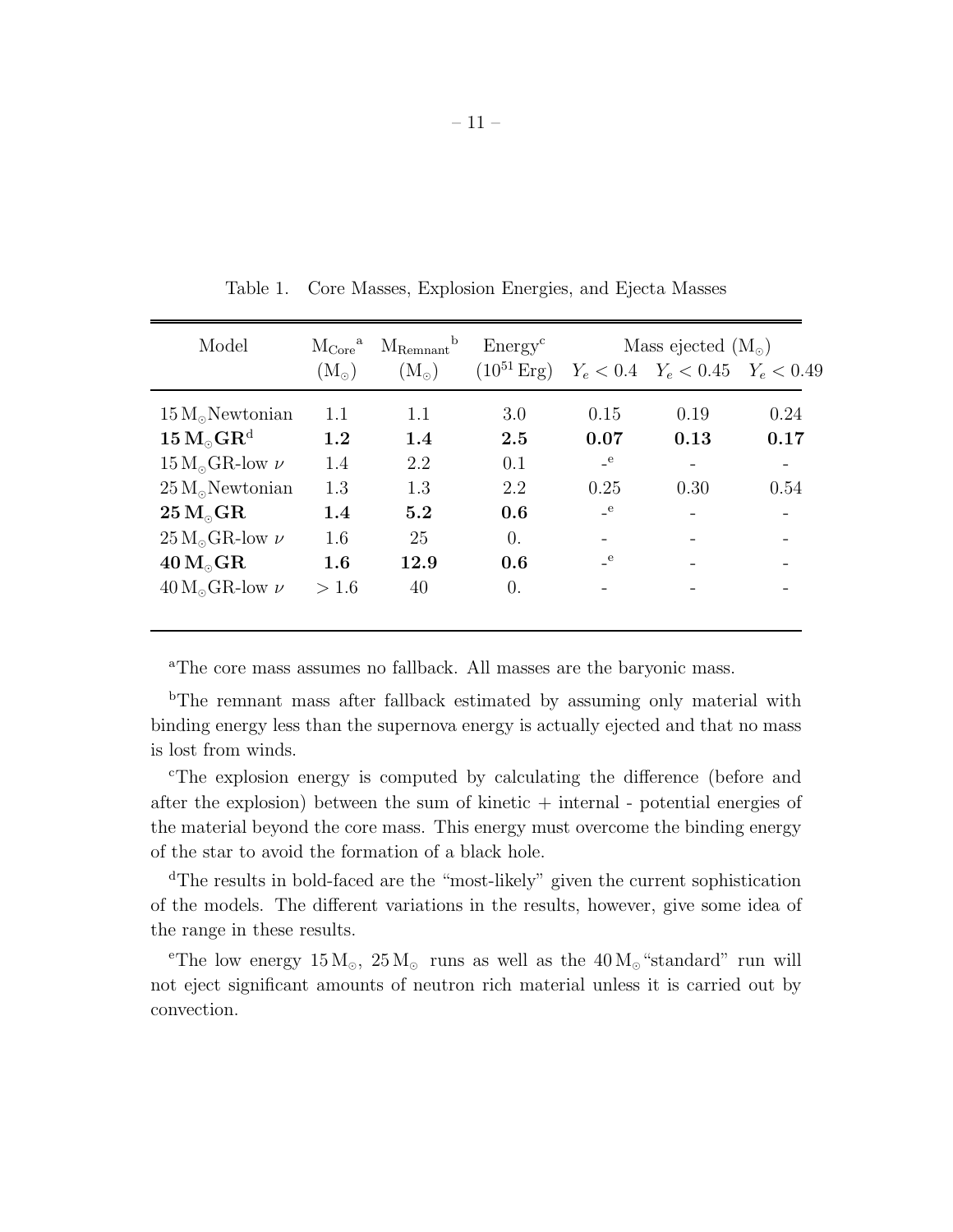

Fig. 1.— Mass infall rates for a 3 separate progenitor masses:  $15,25,40 \,\mathrm{M_{\odot}}$ . The mass infall rate for the 15 M<sub>☉</sub> progenitor drops to 1/5th that of the 25 and  $40 M_\odot$  models in 100 ms. This allows it to explode sooner, leaving behind a smaller core. The infall rates of the 25 and 40 M⊙progenitors stay roughly the same for 300 ms past bounce, and hence their explosion energies are similar.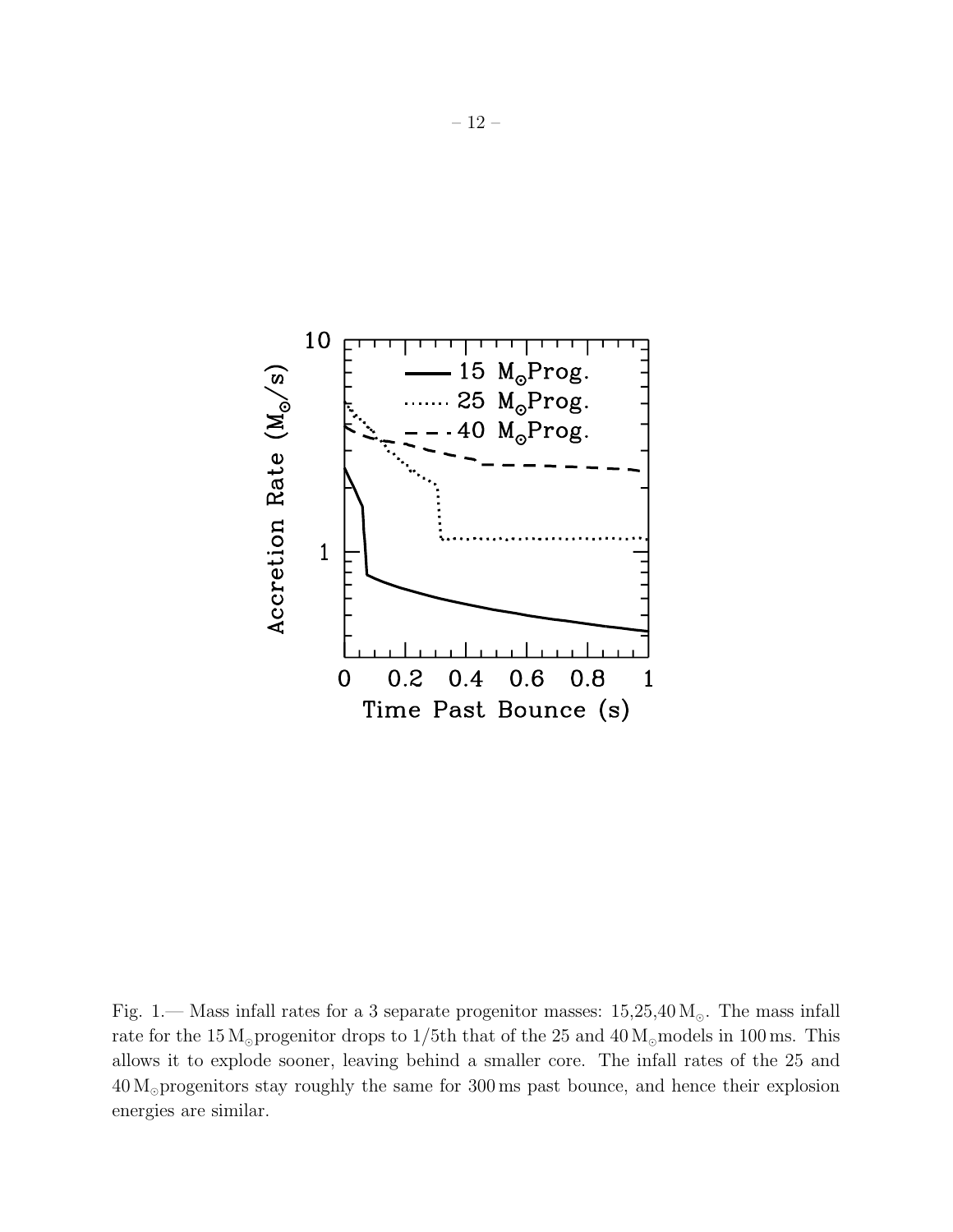

Fig. 2.— (a) Electron neutrino and anti-electron neutrino luminosities and (b) energies for our  $15 M<sub>°</sub>$ run with lowered neutrino energy and the  $15 M<sub>°</sub>$ simulation of Mezzacappa et al. (1998). Note that our luminosity and energy is less than or equal to theirs, yet our simulation explodes and theirs collapses directly to a black hole. We have also plotted the lowest neutrino luminosity from Janka  $&$  Müller (1996) which leads to a supernova explosion in 2-dimensions. Their luminosity is also lower than that of Mezzacappa et al. (1998).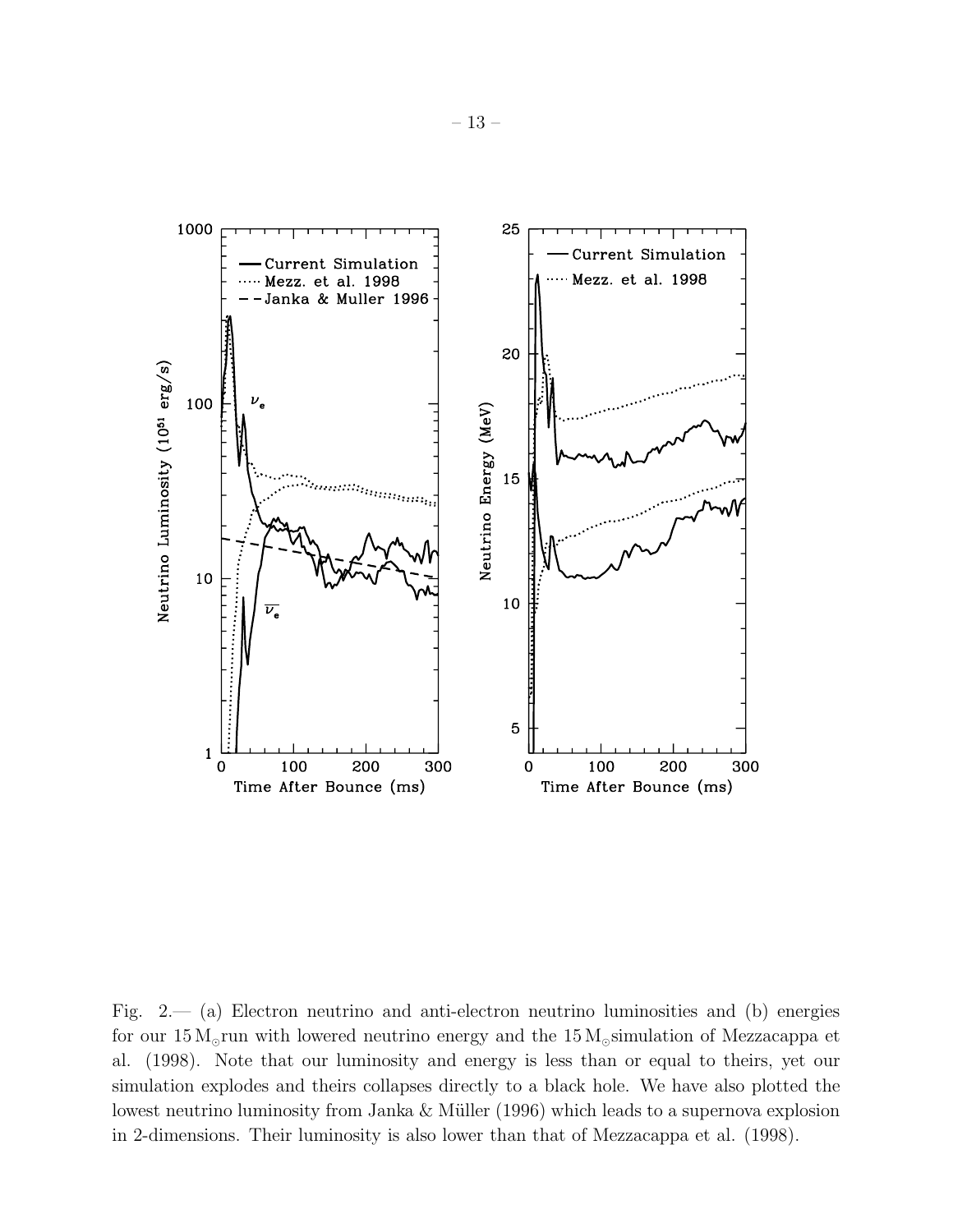

Fig. 3.— Snapshots of the evolution of both a 15 and  $25 M_{\odot}$  core collapse (top to bottom: 50, 90, 140, 240 ms). The 15 M<sub>☉</sub> model has launched a strong explosion after 140 ms. It takes the 25 M<sub>☉</sub>progenitor nearly 100 ms longer to develop such an explosion. The color codes entropy with blue and red indicating limiting entropies of roughly  $1,10k_B$  per nucleon respectively. The vectors indicate the strength and direction of the velocities.